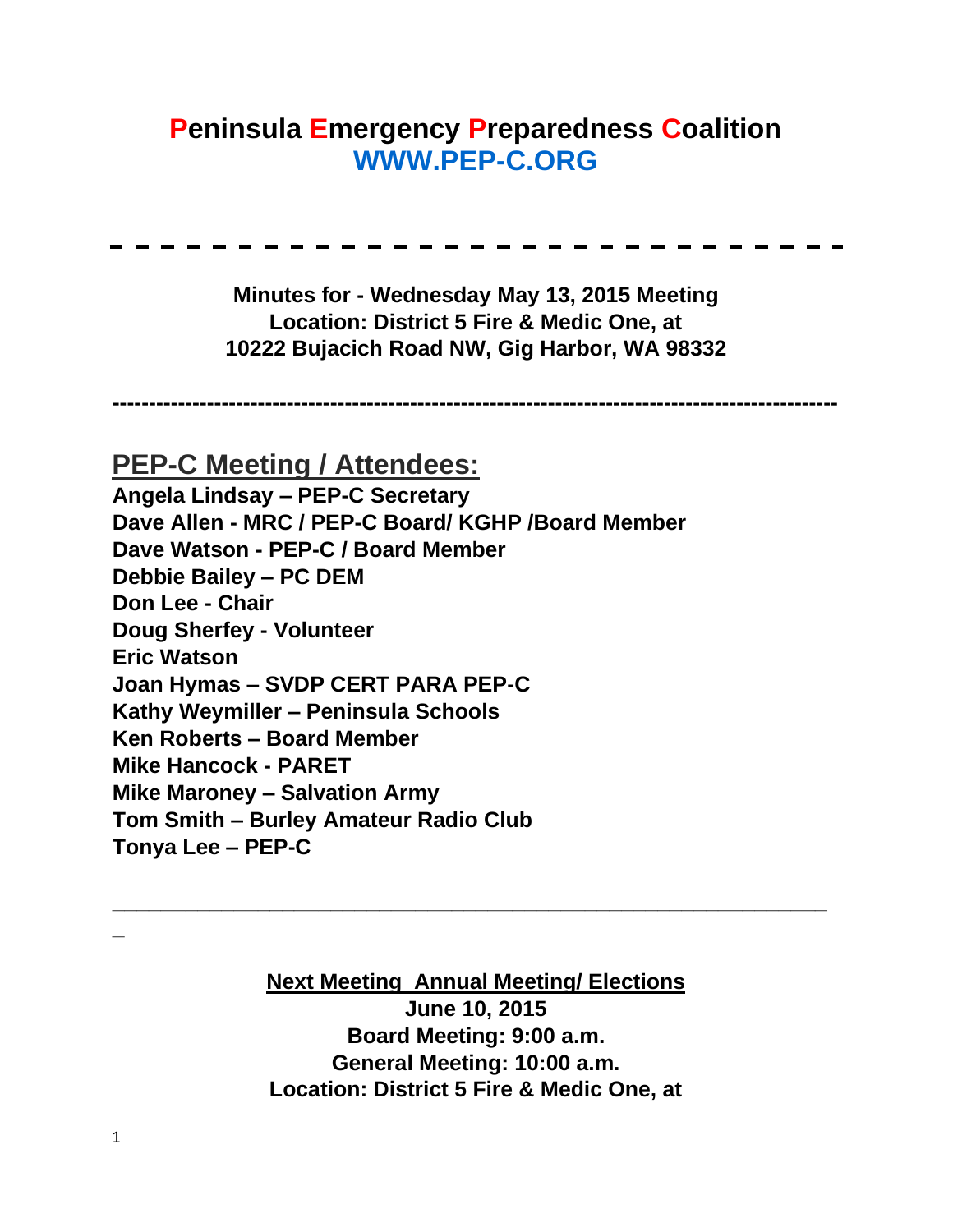## **10222 Bujacich Road NW, Gig Harbor, WA 98332 Conference Room – follow the signs**

## **General Meeting convened Chaired by Don Lee**

- $\triangleright$  Short introductions were made by all.
- ➢ A motion was made to accept the minutes as written from May, and seconded and accept by all in attendance.
- $\triangleright$  The Treasurer's report was given: Beginning Balance as of 5/13/15 \$1567.52 Deposits: PSE \$750.00 Penlight \$450.00 Beta Sigma Phi \$ 50.00 Barrel Sales \$140.00 Total Deposits \$1390.00

Expenses: 0

Ending Balance: **\$2959.52**

Ronni Wright , Treasurer

Report was accepted and seconded as presented and accepted by all in attendance.

There are 51 barrels in stock

No Guest Speaker this meeting.

REPORTS:

- ❖ Internet: Cordell has continued to work on the website.
- ❖ AT&T are looking at giving \$500 to be a sponsor for the fair.
- ❖ The drill at St. Anthony's Hospital went okay, they requested more volunteers than needed. No real police and fire departments involvement, this time. Hoping for more involvement in the future. The two groups that supplied volunteers were PEP-C and the Rotary Club.
- ❖ Kathy Weymiller with the schools reported that the recommendations for safer schools are being implemented starting with the elementary schools. All agreed that this was great news. Shrubs are being trimmed and fences installed.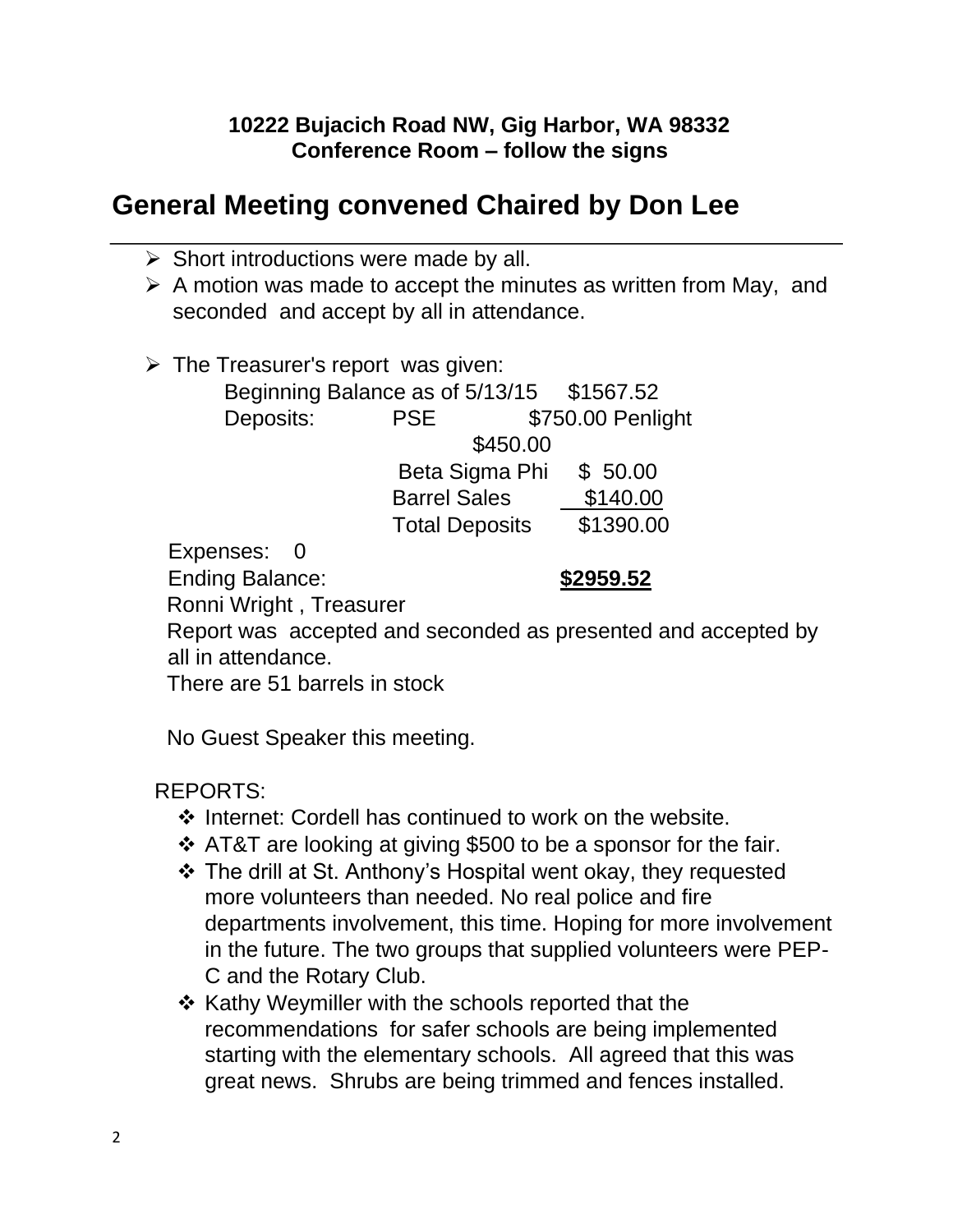Cameras are being installed at the entry ways and there will be commonality of the ID badges from school, and enforcement for the badges to be worn. Also are going to programmed keys for the doors. This is being done with a \$65,000 grant. Comfort kits in the schools are still being requested from the parents. However what has been supplied is unreliable and really varies from I student to the next. Food service is being told to overstock the kitchen with things like food bars and fruit, to use in case of an emergency. The monitoring the expiration

dates to rotate the supplies.

With creating commonality amongst the schools in the district, staff can help out at different school as needed in an emergency.

- ❖ Debbie with DEM reported that information was sent to Angela to be distributed. Done deal. Talked about grants for disasters. Don Lee asked about public service announcements being viewed and channel 5 and others. King County is doing some PSA, they may be making the announcement on Channel 5. Debbie with check.
- ❖ No news from the MACC group

## **ANNOUNCEMENTS:**

Received notice from Wayne Washer, that he has to step down from the board because he is moving to Utah due to illness in his family. He will be missed. Wishing him and all of his family the best.

Amy has changed jobs at a different company and may not be able to attend the meetings. She will be missed.

 $\triangleright$  Saturday at the milgard annex  $2^{nd}$  floor (Smalling Room) there will be a **Suicide Awareness Workshop** 9-Noon. Sponsored be Rotary. Meant to make people more aware of their surroundings, if you are interested contact Ken Roberts.